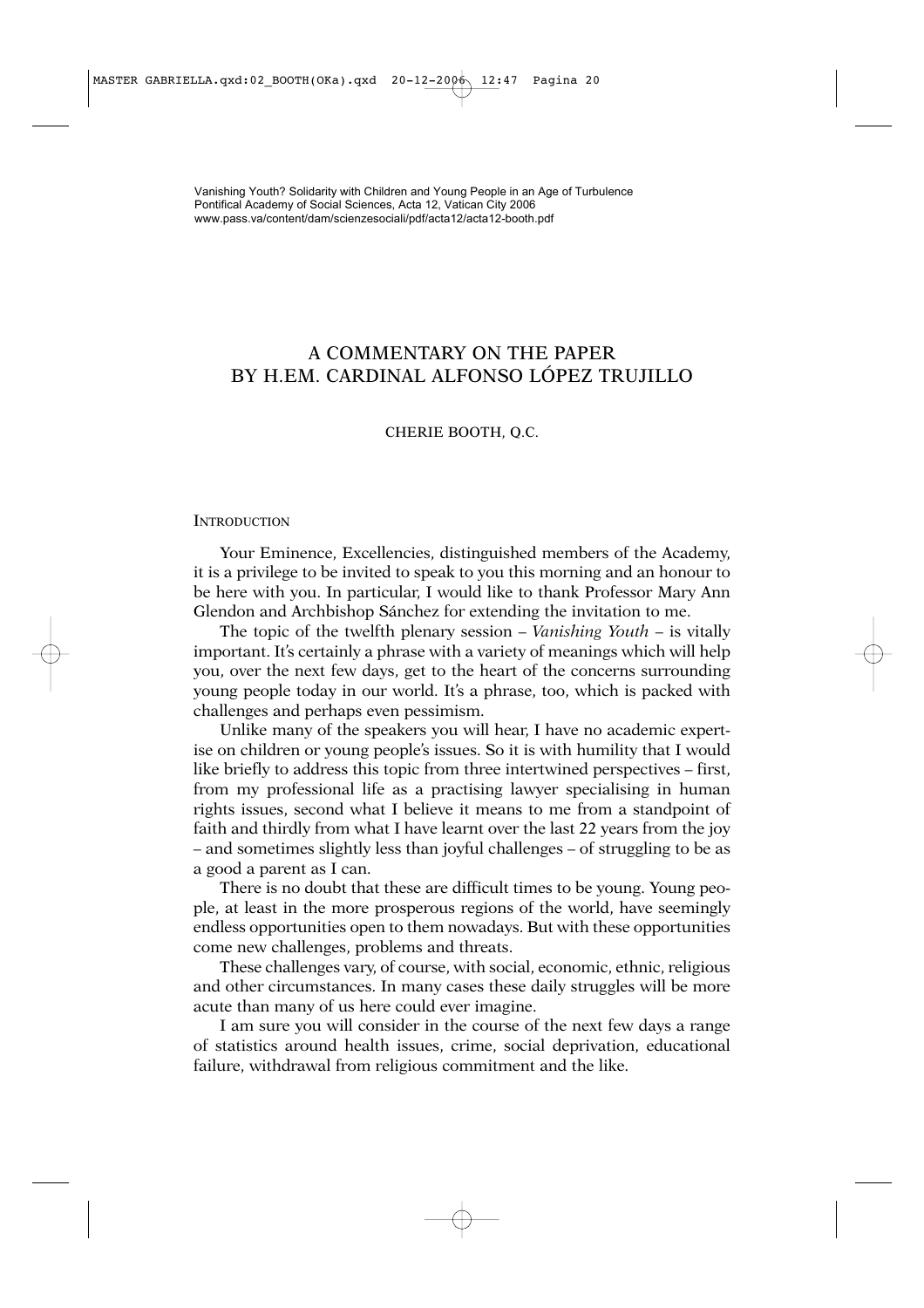Each of these helps reinforce a picture of young people, uncertain, troubled and in serious difficulties. We hear a great deal about the protection our young people require; about moral relativism; about loss of faith; and about the growing uncertainty of a post-modern world balanced between growing religious fundamentalism on the one hand, and rampant materialism on the other.

I do not disagree with any of this. The world is certainly a dauntingly challenging place for young people. And the pressing issues we all face – issues such as climate change, pollution, reducing energy resources and water supplies, global poverty, trade imbalances, war, famine – look as if they will get worse not better, at least without concerted action by the world.

But there is another side to this picture. We must always have faith in our young people, in their abilities, resourcefulness and awareness – and also in ourselves.

And yes, these are challenging times for our young, but such times have existed before. A social history of the Agricultural and Industrial Revolutions points to much upheaval and social turbulence. The Industrial Revolution heralded in a way of life that led to the creation of national consciousness and asked society to think beyond family and village life – to extend compassion. Eighteenth century citizens had to think nationally – to find solidarity with the stranger not just those known to them. The idea of kinship, once so intimate was stretched from the immediately familiar and given a new expanse. Today globalisation asks for the same shift of perceptions. The dynamic is similar – but the scale is different – but perhaps no different to the scale which our forefathers had to embrace moving from village to national consciousness. There is a continuum at work here – from family to village to town to nation to world. That challenge to think globally, while an emerging reality for us, is already real for our children.

And faced with these daunting challenges and uncertainties, we must never forget either that young people are generally by their nature cheerful, positive, interested in others, adventurous, generous, courageous, compassionate, diligent and more open-hearted than the rest of us. Not all, and not in equal measure, of course. But in general I think this is a good place to start any consideration of what it might mean to be in solidarity with young people. Not least because it suggests, to me at least, that the more adult among us may find it more of a challenge than we think to reach out to the young and to be of service to them, rather than the other way around.

Yes of course young people, by definition, are relatively inexperienced and immature. They have a lot to learn, and their youthful idealism is not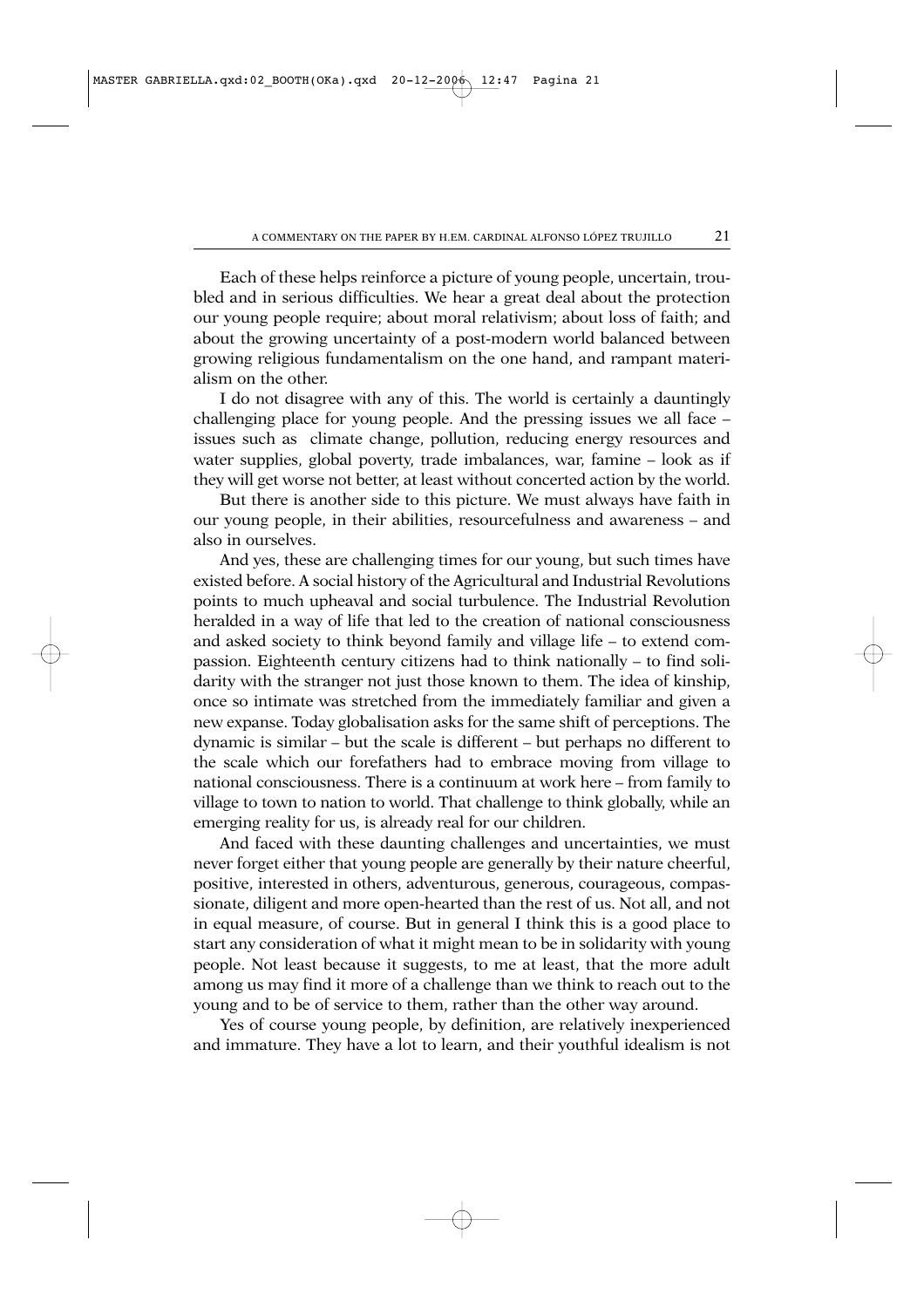always tempered or tested. Nevertheless they have a lot to teach us, if we have the patience and humility to listen to them before speaking and advising. Lacking the guile and experience of older people, they can express themselves with a simplicity and truthfulness which can tell us a great deal about them and ourselves even if, on occasions, these qualities can be masked by the language they use.

I would go further and claim that if treated with respect and nurtured in a loving environment, and more often than not even where this has not been the case, young people have the power to help us rediscover our own idealism, energy, generosity of spirit and natural compassion for the suffering and the dispossessed. That's a remarkable gift and one we must make the most of.

There are lessons here for all of us and including the Church. Jesus was forthright on this point. In chapter 10 of Mark's Gospel he proclaims: 'suffer the little children to come unto me'. But later Jesus is more challenging with their older siblings instructing the rich young man to '(g) and sell what you own and give the money to the poor'. So the Church must both nurture the young but also challenge them to use its teaching as signposts to reach their own conclusions. The Church owes its young members a responsibility to light a way to maturity. Acting as signposts on this path, authoritative Church teachings inform the young conscience. Timothy Radcliffe OP in his book Sing a New Song states that: '(t)here is no human love that is not in need of healing, which does not need to be led to maturity and fullness'. But he also recognises that '(a)ll that the teacher can do is to accompany the students in their process of discovery… (and) to introduce us to the humility of learning… (T)he teacher shows him or herself to be someone on the way, the doctor as fellow disciple'.

To stand in solidarity with young people, the Church must do more than prescribe a list of rules by which a life in Christ is best lived. The Church must encourage our young people to listen to their own consciences and to look with a clear and informed eye at the scientific and social reality in which they live. The Second Vatican Council in its Declaration on Religious Freedom in 1965 unequivocally asserts the Catholic's duty to abide by her conscience. As was said in *Gaudium et Spes*: 'In a wonderful manner conscience reveals that law which is fulfilled by love of God and neighbor. In fidelity to conscience, Christians are joined with the rest of men in the search for truth, and for the genuine solution to the numerous problems which arise in the life of individuals from social relationships. Hence the more right conscience holds sway, the more persons and groups turn aside from blind choice and strive to be guided by the objective norms of morality'.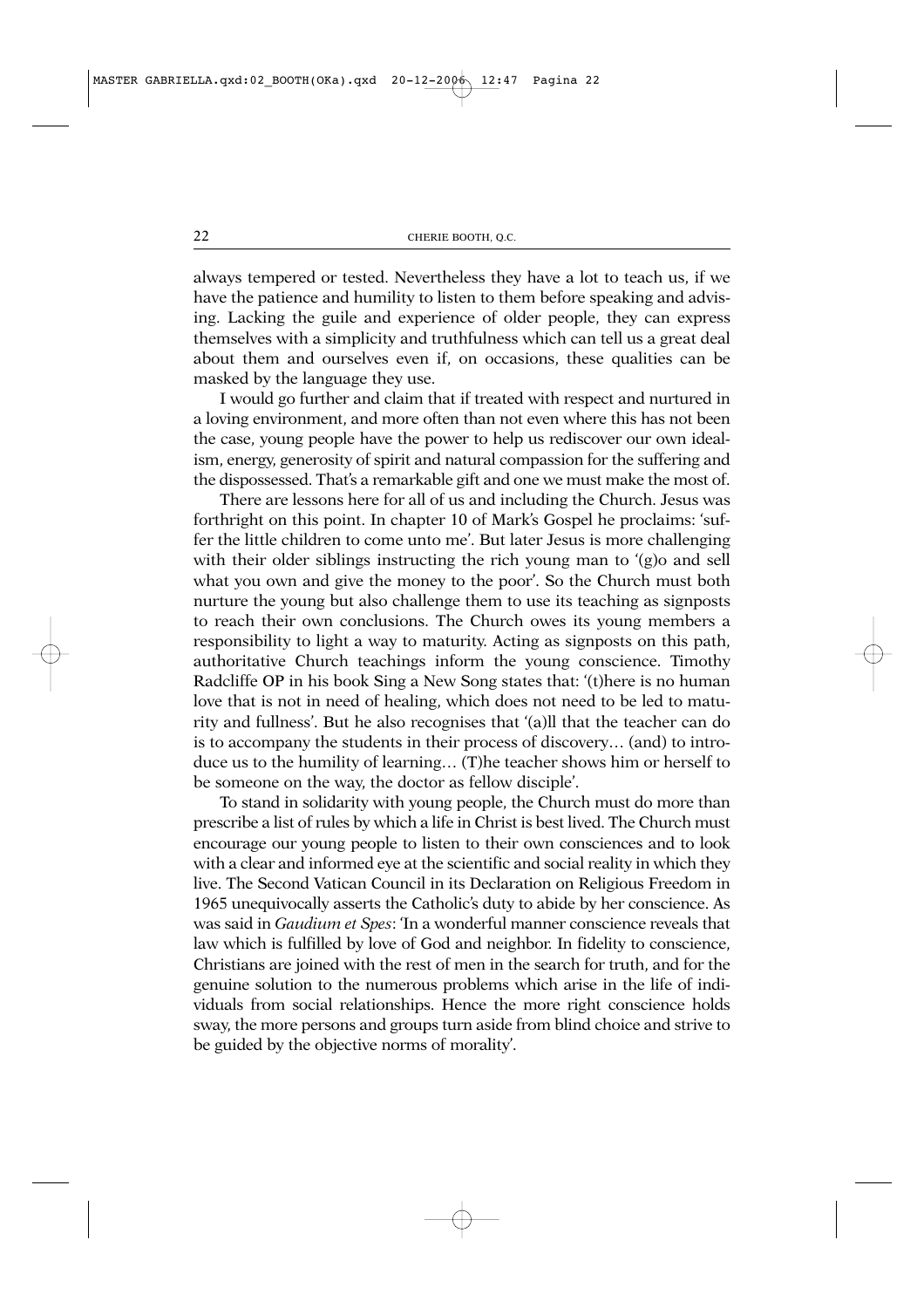Let us acknowledge then at the start of our consideration that we are talking in the next few days about a *relationship*: between us, our Church and our children and young people. And that this relationship is reciprocal. Our solidarity with them is their solidarity with us. Our respect and care for them in their situation is a reflection of their respect for us. Our love for them is mirrored by their love for us. This is a two way street with rights and responsibilities, gifts offered and received, on both sides. In this age of turbulence we need each other. More than that we belong to each other. We are in communion with each other. The purpose of our reflection is how better to articulate that communion of care and love; how better to live it out in the world and in our Church; and how to negotiate some of the major challenges and threats that we face together, young and not so young.

As I said earlier, the term vanishing youth has a variety of meanings. It can mean, almost literally, the demographic changes in the developed world which are seeing rapidly falling birth-rates or the scandalous mortality rates among the young in some parts of the developing world.

But it can also mean, of course how our children are forced to grow up so quickly. Their youth is cruelly curtailed by having to take on, in those countries suffering dreadfully from drought or disease, the responsibilities of adults – or in richer countries by being pressurised to adopt the pre-occupations and problems of older people but without the support they deserve from us.

For, if anything in many cultures – especially in the West – it is us, the adult population who are vanishing – into full-time, all consuming jobs or selfish pursuits of limited value to us or our families. It should be little surprise that our children can be in danger of following our footsteps and we should blame ourselves, not them.

So reform must begin here with us, not there with them. Being a parent is not an easy job. From my own experience, it is a job you never master. But it is absolutely vital not just for the health of our children but the health of our society and world.

We need to emphasise the calling of parenthood, of responsible adulthood, of the caring and nurturing, of time 'spent with' which is the bedrock of every life-giving family and community, both sacred and secular. We must also understand that our children are having to grapple with increasingly difficult moral challenges around the meaning of life, of death and of the preservation not just of health but even youth and cosmetic appearance than faced us when we were young. And I am not sure we can always put our hands on our hearts and say, collectively, that we have helped them a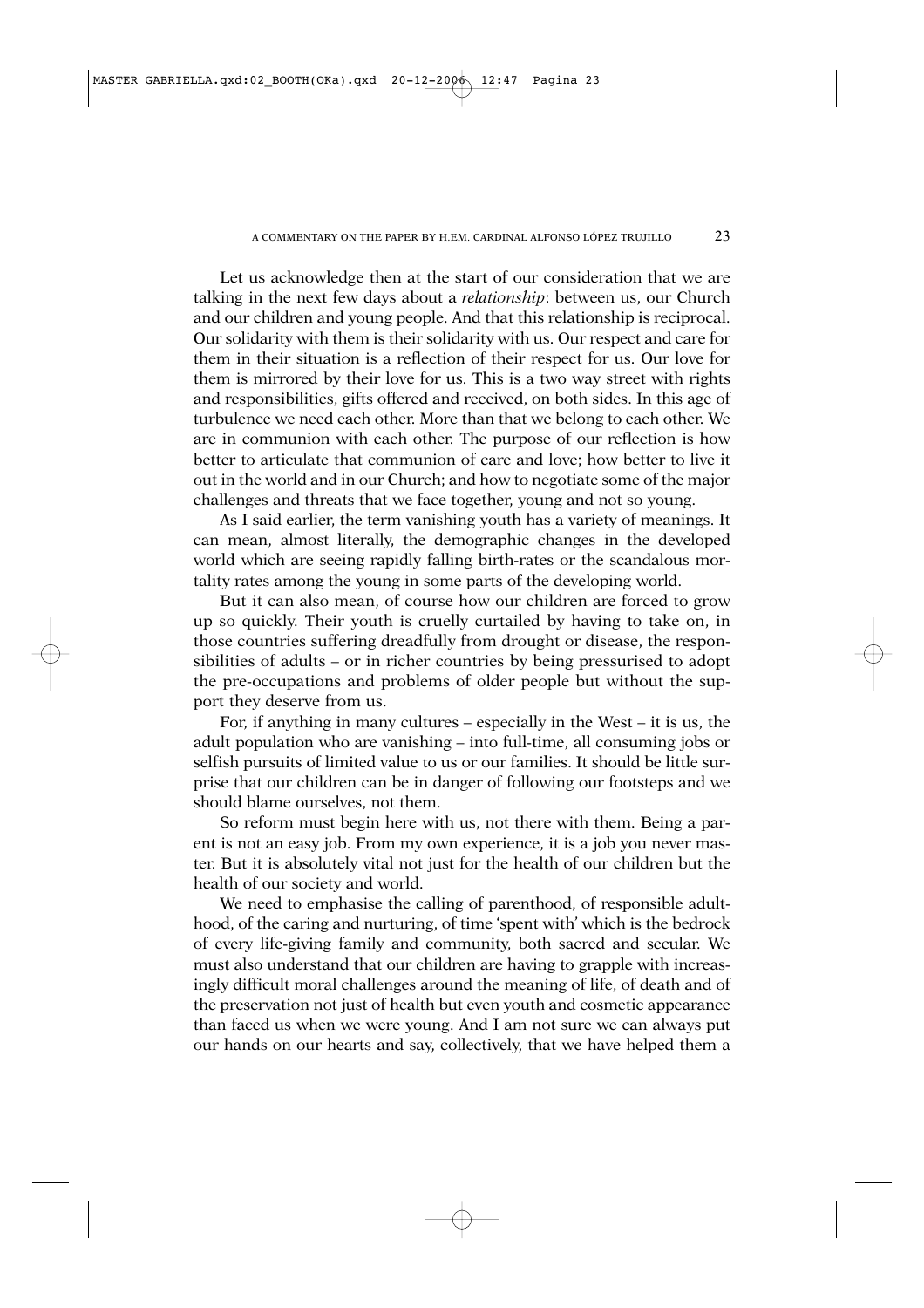great deal in even beginning to resolve such dilemmas now. I speak with some passion, and a deepening sense of concern, not only as a Catholic and a mother of four children but also as a human rights lawyer grappling with the complexities of a morally conflicted, and increasingly secular world.

The first thing we need to be clear about, or as clear as we can be, without becoming either judgmental or fundamentalist, is to give young people they respect but above all the time and support they need as the struggle with the moral and practical challenges of modern life. We must always try to find time, difficult as this is for many parents, to talk about these problems, to help them find their solutions. It is absolutely vital we provide them with the space to do exactly that. They want to know what we think and why we do. What – for example in the Church's teaching, the gospel, personal experience, reasoning, prayer – inspires us to think that way?

At a young age it will be enough to hear what we have to say in answer to those deceptively simple questions on the way home from school. For the most part what we think, if it has any validity – and hopefully it will – is enough. It will be absorbed and assimilated to the degree appropriate for each. Later on of course it will be tested more seriously. Teenagers will want to reflect on what we say, rather than merely take it for granted. They will want to respond, to dispute, to test. They will compare that approach with what others in their age group think. And then the fun begins!

The point though is that we must strive to find time in our increasingly busy days for these conversations to take place. That is what families are for. That means that time – that precious gift of the older to the younger, the prerequisite for solidarity – is carved out, saved from our busy existence and invested in our children. Second, that the conversation is serious, and genuinely two-way. It is open. It allows the other to disagree. It is a relationship of mutual respect aiming at understanding, sustained not by certainty and dogmatic assertion, but by love and listening. Ultimately young people learn, in the sense of truly assimilate to the point of conviction and a living out in conviction, as we did – through lived experience. We cannot insist. We can only offer guidance, with generosity, and a compelling loving faithfulness. Then we have to draw back and have confidence in them to find out for themselves. Yes mistakes will be made – by we parents as well as children. But as the parable of the prodigal son makes abundantly clear, where there is loving forgiveness and acceptance of failure, there is renewal and a return to life.

It may not always be easy. It can, at times, be painful. But turbulence is not just a description of the times in which we live. It is a description of the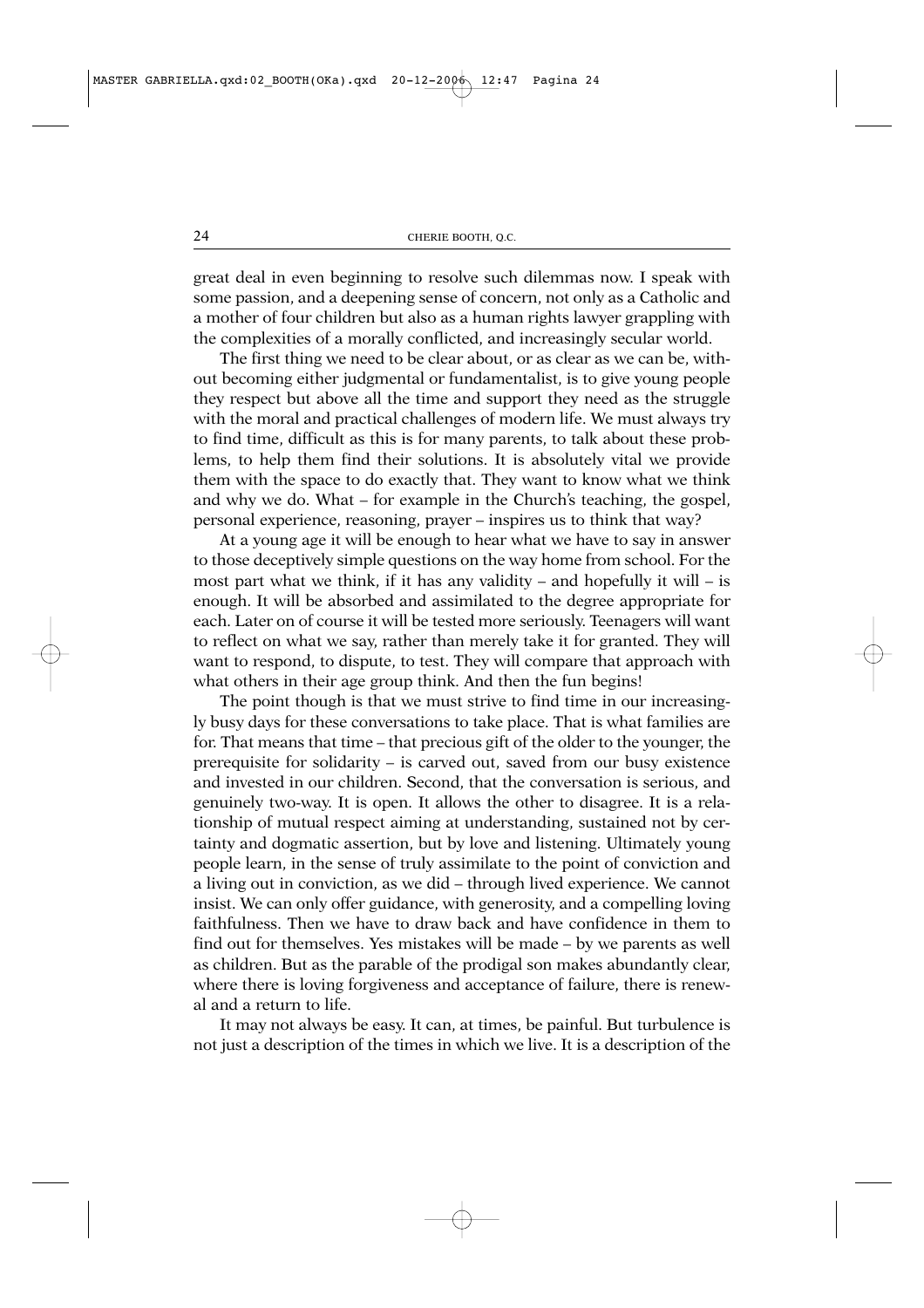maturing process which everyone, but especially the young, must learn to negotiate. They are especially vulnerable. But we should not treat them as victims. Mistakes are the way not only to learn, but also to mature. They are the gateway through which we pass to new life. Our role must be to accompany our young on that journey with acceptance and love. Would we rather our children never put a foot wrong and never learnt? Or that they learn humility? That they begin to understand that life is a learning process. That it is not just about making mistakes, but learning from them. And not just our own mistakes, but others' too.

Again this demands of us that precious gift of time. To accompany is to spend time with. Not like the younger brother in the story of the Prodigal son who stood to one side, and carped because he hadn't made that particular error of judgement so why should he, and why should his father, spend time with the sinner? No. Never a better or more important time to be alongside, in solidarity, than when things have gone wrong.

And things can go terribly wrong. Recently I have had professional experience of two examples of solidarity in action. One which challenges young offenders to face up to the consequences of their delinquency rather than merely punish them. The other which shows the fruit that can be borne of working with seriously disadvantaged children to help them discover their own giftedness.

Restorative Justice in the criminal justice system works to resolve conflict and repair harm done to victims. It is all about repairing the harm that is created when a crime is committed. This can be done in many ways – the most well known example is a victim offender mediation where both parties meet to discuss what happened. It encourages those who have caused harm to acknowledge the impact of what they have done and gives them an opportunity to make reparation. It offers those who have suffered the harm the opportunity to have their harm or loss acknowledged and amends made. Recent UK research published by the Joseph Rowntree Foundation into the use of restorative justice conferences which bring together the young offender and their victims suggests that where meetings between victims and offenders are carefully planned and well facilitated, this can have a positive effect on the young offender's insight into his or her offence. And, for the victim, it can help to clarify their feelings about what happened to them.

One young offender told researchers: 'If the victim wasn't there I would have just listened to what the policeman had to say. I don't respect the police whatsoever, so I'd have just said "all right, thanks, bye". But because that guy was there I took a bit more notice of the situation. Instead of say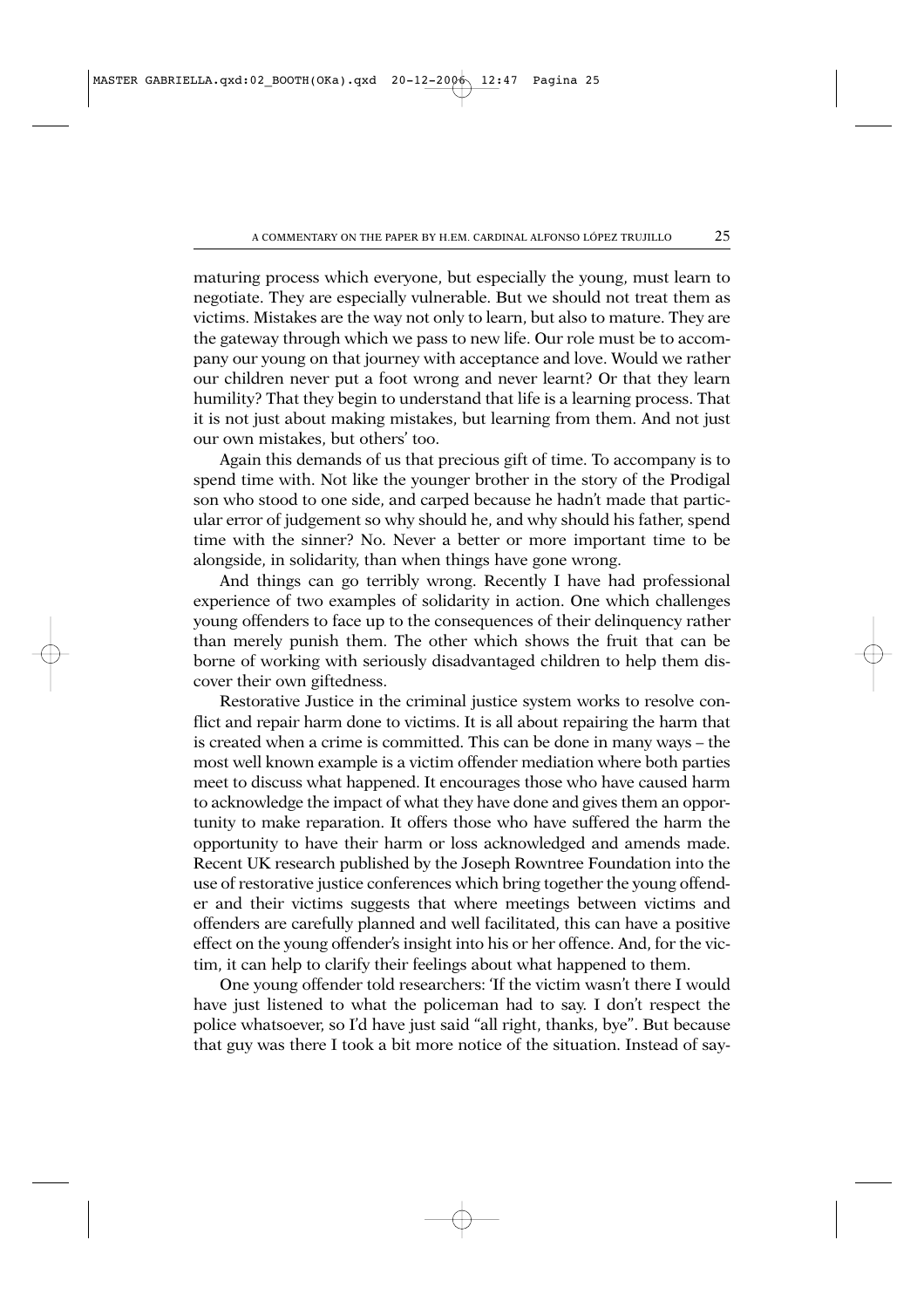ing "yes, whatever, whatever", I actually listened to what he had to say…It's made me, like I always think now before I do something'.

Another young offender who had quite seriously assaulted a young man told researchers: 'I felt really guilty, speaking about what I'd done to him when I saw him, and how it did affect him and how badly he was injured… Some of the things he couldn't have done because he was too injured just made me feel really, really bad'.

While these schemes are still in their infancy, there does appear to be growing interest in this area and increasing acknowledgement that, particularly in relation to youth offenders, restorative justice can offer a significant way for us to steer young people away from further crime. Although it isn't right for everyone, I believe passionately in the role that restorative justice has to play in teaching young people to face up to the consequences of their actions whilst offering them a way back into society.

And we don't need to wait until young people are involved with the criminal justice system to help them find their true potential. Let me tell you about one other scheme which I have come across over the last few years. Kids Company is an organisation now based in the London Borough of Lambeth which was founded in response to the growing number of children who live in an environment lacking the nurturing essentials: a stable home life, love, and understanding. They help the sort of kids who, if it were situated in Rio rather than London would be called street children. Trained workers and volunteers providing everything from numeracy and literacy to therapeutic work and one-to-one counseling for 500 of the most seriously disturbed children who self refer themselves to the scheme. Kids Company also works in 23 schools in London providing counselling and psychotherapy services for vulnerable children who have poor social/communication skills or low self-esteem.

Camilla, the director of Kids Company says her main function is parenting. It is a sad fact that these kids self-refer to a place where they feel comfortable – not because they will be assessed, monitored, tested, but because they will be *cared for*. For various reasons including drug abuse, alcohol abuse, ignorance and neglect, the families of these children had abandoned them to their own. They had fallen through the safety net provided by social services and school. Some of them had already fallen into petty crime, or been tempted by drugs and yet at Kids Company their latent talents were developed and they bloomed. I was treated to a beautiful performance from a young girl with a wonderful voice who had been excluded from mainstream society and who was given a chance to shine and feel